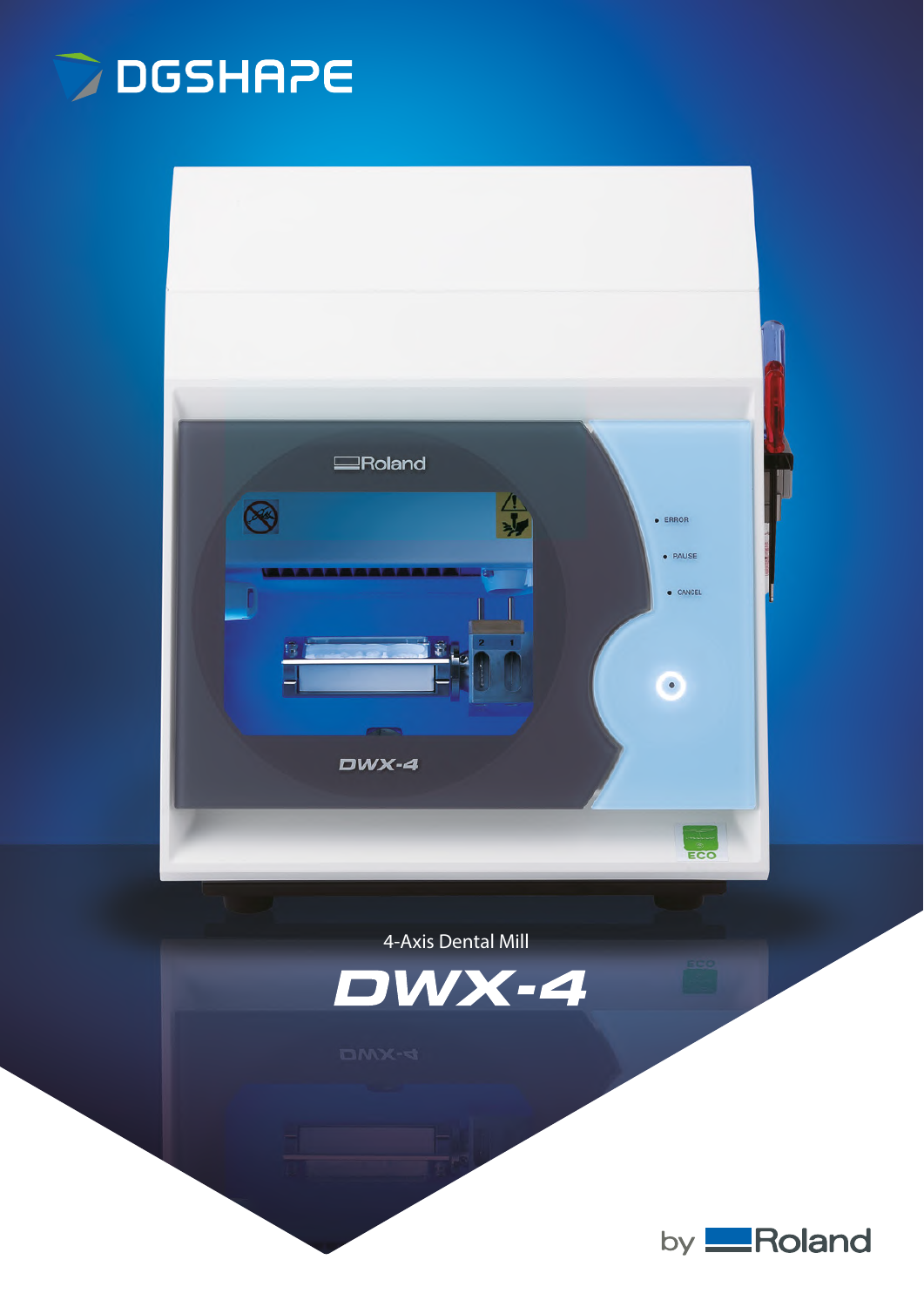# **Roland DWX-4.** Dental Milling Machine.

#### **Roland is leading the digital dental revolution.**

Today, digital dental technologies are transforming every aspect of the dental industry. The days of tedious, manual production of crowns, copings and bridges are fast disappearing. The latest technological advancements in scanning, CAD/CAM software and

CNC milling allow digital dental labs to deliver custom production with speed and precision. Better fit and aesthetics promote patient satisfaction, while labs enjoy greater productivity with faster turnaround and optimal accuracy and repeatability.

### **Small footprint, big results.**

The Roland DWX-4 is the most compact and user-friendly dental milling machine available. Like its larger family member the DWX-51D, it is capable of milling a wide variety of materials with reliable precision. Now, you can produce dental prosthetics with consistent accuracy at a very affordable price.



#### **Built for any size lab.**

With its small footprint and entry-level price, the DWX-4 is ideal for small and mid-size labs not yet using digital tools, or for those labs with scanners who no longer wish to outsource production. It's also perfect for larger labs needing a second device for urgent jobs that don't tie up their larger production mills. You can economically mill a single crown or small bridge quickly and easily.

#### **A wide variety of materials.**

The DWX-4 is equipped to mill standard blocks and pin-type materials, including wax, PMMA, Zirconia and composite resin.







Showing optional block adaptor ZV-4D.

#### **Powerful yet easy to use.**

The DWX-4 combines simultaneous 4-axis milling with simple one-button operation. An automated tool changer provides two tools for precision milling from start to unattended finish. Monitoring production is enhanced by the large viewing area and LED-lit interior. A status light alerts the operator of any errors or malfunction to help prevent wasted time and materials and enabling lab technicians to carry out the milling process with confidence.

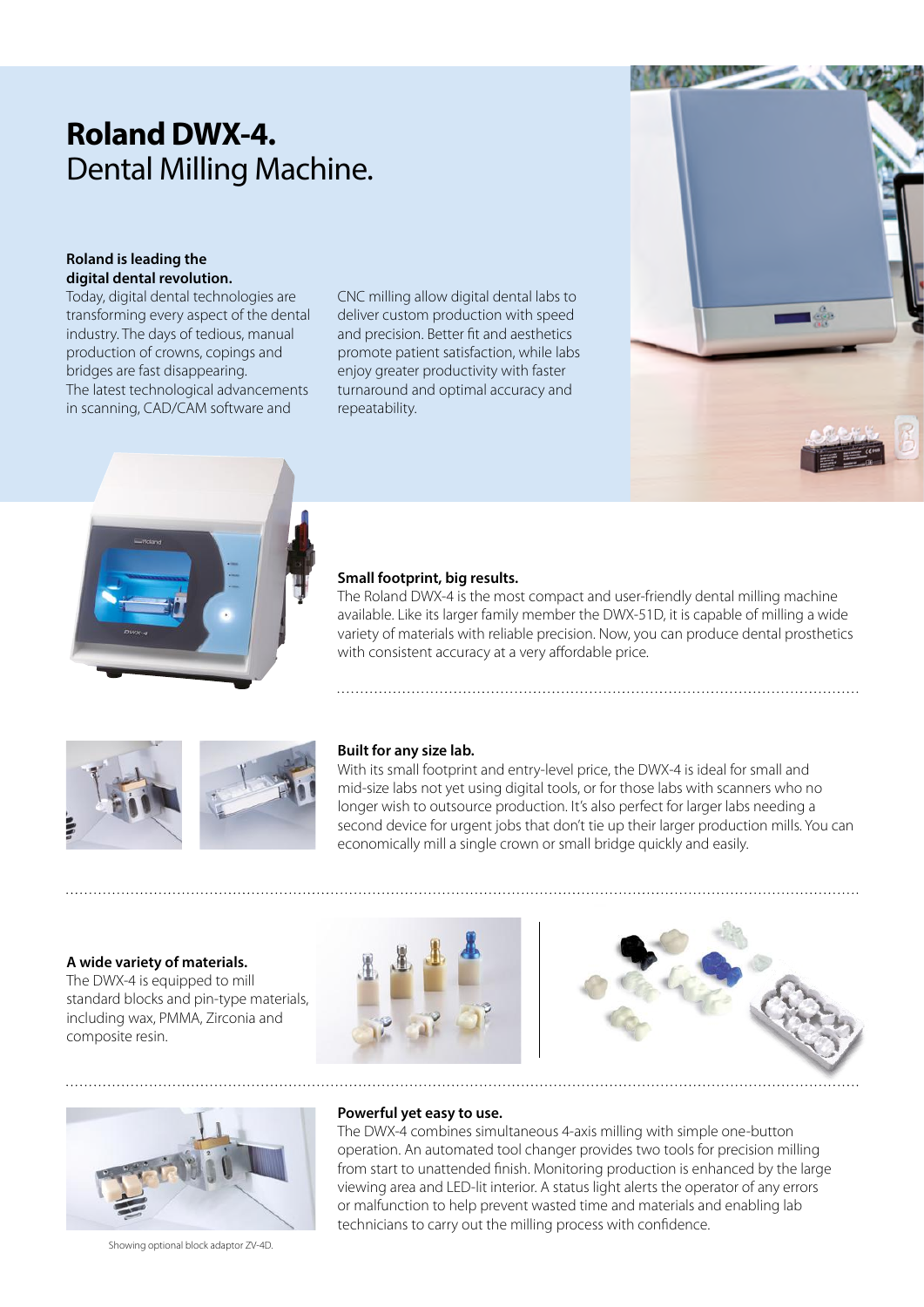

#### **Economical open architecture.**

Open architecture allows the DWX-4 to work with the latest materials and CAD/ CAM software so you're never limited by older technology. If you already have a production solution, the DWX-4 works seamlessly with your existing scanner and compatible CAD/CAM software while eliminating the need to rely on a single source for materials. Compatible with RML-1 and NC code, the DWX-4 interfaces with your computer through a USB 1.1 connector.



#### **Virtual Machine Panel.**

Unlike traditional CNC mills, Roland has replaced the complex controls with a user-friendly Virtual Machine Panel (VPanel) which operates machine diagnostics and the calibration and milling processes right from your computer desktop. The VPanel also tracks overall machine time for maintenance purposes.

#### The Ioniser is always active during milling process.





#### **Clean cutting area for precision milling.**

The DWX-4 is equipped with an integrated air blower that prevents excessive dust buildup and a negative ion generator that neutralises static electricity when milling PMMA. Adding to peace of mind, the DWX-4 can be connected to your chosen dust collection system and sensor that prevents the machine from starting if the vacuum is inadvertently left off.

Ioniser off. **Ioniser on** 

#### DWX-4 shown with optional 4 bay tool charger.

#### **Growth potential.**

Highly scalable, the DWX-4 offers multicast capability that allows you to connect up to four Roland machines to one computer, making it easier than ever for dental labs to expand their business and increase their production capacity. The DWX-4 dental milling machine lets labs control the entire process in-house with a single software seat, minimising your investment in time and money.

#### **Backed by Roland.**

Roland dental milling machines combine superior performance with legendary reliability. Tens of thousands of Roland users in more than 133 countries rely on Roland's unmatched customer service and support. As a company, Roland DG's ISO 9001:2008 and 14001 certifications assure consistent quality in manufacturing.